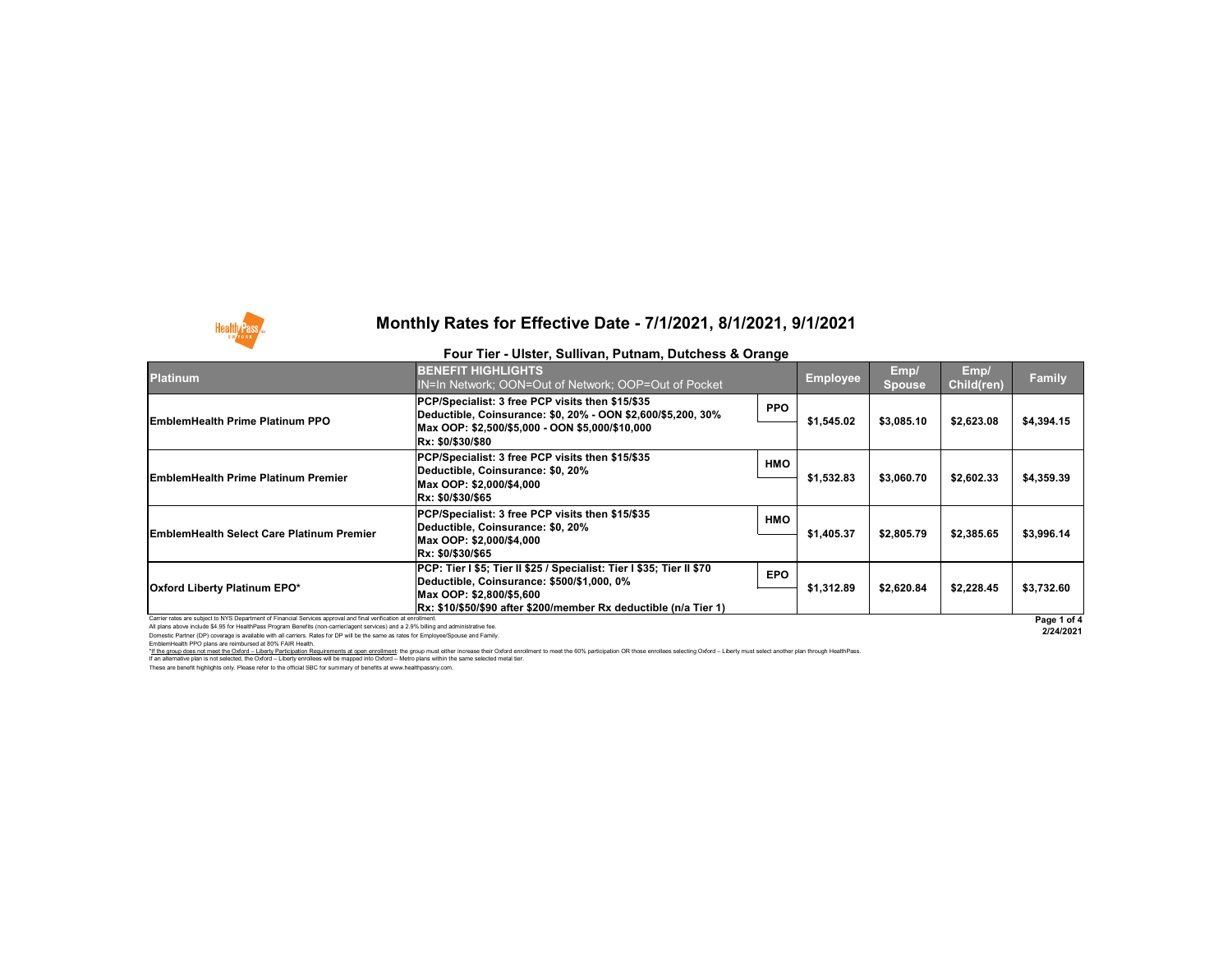All plans above include \$4.95 for HealthPass Program Benefits (non-carrier/agent services) and a 2.9% billing and administrative fee. Domestic Partner (DP) coverage is available with all carriers. Rates for DP will be the same as rates for Employee/Spouse and Family. EmblemHealth PPO plans are reimbursed at 80% FAIR Health.

I hese are benefit highlights only. Please refer to the official SBC for summary of benefits at www.healthpassny.com. \*If the group does not meet the Oxford - Liberty Participation Requirements at open enrollment: the group must either increase their Oxford enrollment to meet the 60% participation OR those enrollees selecting Oxford - Lib If an alternative plan is not selected, the Oxford – Liberty enrollees will be mapped into Oxford – Metro plans within the same selected metal tier.

## **Fourd - Steart Controlster, Sullivan, Putnam, Dutchess & Orange**

| Gold                                                                                                                                                                                                                                                       | <b>BENEFIT HIGHLIGHTS</b>                                                                         |            | Employee   | Emp/       | Emp/       | Family                   |
|------------------------------------------------------------------------------------------------------------------------------------------------------------------------------------------------------------------------------------------------------------|---------------------------------------------------------------------------------------------------|------------|------------|------------|------------|--------------------------|
|                                                                                                                                                                                                                                                            | <b>IN=In Network; OON=Out of Network; OOP=Out of Pocket</b>                                       |            |            | Spouse     | Child(ren) |                          |
| <b>EmblemHealth Prime Gold PPO</b>                                                                                                                                                                                                                         | PCP/Specialist: 3 free PCP visits then \$25/\$40                                                  | <b>PPO</b> | \$1,250.76 | \$2,496.57 |            | \$3,555.50               |
|                                                                                                                                                                                                                                                            | Deductible, Coinsurance: \$1,300/\$2,600, 30% - OON \$3,500/\$7,000, 40%                          |            |            |            | \$2,122.82 |                          |
|                                                                                                                                                                                                                                                            | Max OOP: \$5,500/\$11,000 - OON \$7,500/\$15,000                                                  |            |            |            |            |                          |
|                                                                                                                                                                                                                                                            | Rx: \$0/\$35/\$100                                                                                |            |            |            |            |                          |
|                                                                                                                                                                                                                                                            | PCP/Specialist: 3 free PCP visits then \$25/\$40                                                  | <b>HMO</b> |            | \$2,493.79 |            | \$3,551.55               |
| <b>EmblemHealth Prime Gold Premier</b>                                                                                                                                                                                                                     | Deductible, Coinsurance: \$450/\$900, 30%                                                         |            | \$1,249.38 |            | \$2,120.47 |                          |
|                                                                                                                                                                                                                                                            | Max OOP: \$5,600/\$11,200                                                                         |            |            |            |            |                          |
|                                                                                                                                                                                                                                                            | Rx: \$0/\$40/\$80                                                                                 |            |            |            |            |                          |
|                                                                                                                                                                                                                                                            | PCP/Specialist: Virtual \$0/n/a, Office \$40/60                                                   | <b>EPO</b> |            | \$2,360.78 |            | \$3,362.00               |
| <b>EmblemHealth Prime Gold Virtual</b>                                                                                                                                                                                                                     | Deductible, Coinsurance: Virtual \$0/n/a, Office \$500/\$1,000,30%                                |            | \$1,182.88 |            | \$2,007.41 |                          |
|                                                                                                                                                                                                                                                            | Max OOP: Virtual & Office \$7,800/\$15,600                                                        |            |            |            |            |                          |
|                                                                                                                                                                                                                                                            | Rx: Virtual \$0/\$40/\$80, Office \$0/\$40 after Deductible/\$80 after Deductible                 |            |            |            |            |                          |
|                                                                                                                                                                                                                                                            | PCP/Specialist: 3 free PCP visits then \$25/\$40                                                  | <b>HMO</b> |            |            |            |                          |
| <b>EmblemHealth Select Care Gold Premier</b>                                                                                                                                                                                                               | Deductible, Coinsurance: \$450/\$900, 30%                                                         |            | \$1,145.78 | \$2,286.63 | \$1,944.38 | \$3,256.34               |
|                                                                                                                                                                                                                                                            | Max OOP: \$5,600/\$11,200                                                                         |            |            |            |            |                          |
|                                                                                                                                                                                                                                                            | Rx: \$0/\$40/\$80                                                                                 |            |            |            |            |                          |
| <b>EmblemHealth Select Care Gold Value</b>                                                                                                                                                                                                                 | PCP/Specialist: 3 free PCP visits then \$25/\$40                                                  | <b>HMO</b> |            | \$2,160.93 | \$1,837.54 | \$3,077.23               |
|                                                                                                                                                                                                                                                            | Deductible, Coinsurance: \$2,300/\$4,600, 30%                                                     |            | \$1,082.94 |            |            |                          |
|                                                                                                                                                                                                                                                            | Max OOP: \$5,300/\$10,600                                                                         |            |            |            |            |                          |
|                                                                                                                                                                                                                                                            | Rx: \$0/\$40 after Deductible/\$80 after Deductible                                               |            |            |            |            |                          |
| <b>Oxford Metro Gold EPO 25/40 G</b>                                                                                                                                                                                                                       | PCP/Specialist: \$25/\$40                                                                         | <b>EPO</b> | \$966.72   | \$1,928.48 | \$1,639.96 | \$2,745.99               |
|                                                                                                                                                                                                                                                            | Deductible, Coinsurance: \$1,250/\$2,500, 20%                                                     |            |            |            |            |                          |
|                                                                                                                                                                                                                                                            | Max OOP: \$5,500/\$11,000                                                                         |            |            |            |            |                          |
|                                                                                                                                                                                                                                                            | Rx: \$10/\$65/\$95                                  after \$150/member Rx deductible (n/a Tier 1) |            |            |            |            |                          |
|                                                                                                                                                                                                                                                            | PCP/Specialist: \$25/\$40                                                                         | <b>EPO</b> | \$991.80   | \$1,978.65 | \$1,682.59 | \$2,817.47               |
| <b>Oxford Metro Gold EPO 25/40</b>                                                                                                                                                                                                                         | Deductible, Coinsurance: \$1,250/\$2,500, 20%                                                     |            |            |            |            |                          |
|                                                                                                                                                                                                                                                            | Max OOP: \$5,500/\$11,000                                                                         |            |            |            |            |                          |
|                                                                                                                                                                                                                                                            | Rx: \$10/\$65/\$95                                  after \$150/member Rx deductible (n/a Tier 1) |            |            |            |            |                          |
|                                                                                                                                                                                                                                                            | PCP/Specialist: \$30/\$60                                                                         | <b>EPO</b> |            |            | \$1,818.09 | \$3,044.63               |
| <b>Oxford Liberty Gold EPO 30/60*</b>                                                                                                                                                                                                                      | Deductible, Coinsurance: \$2,000/\$4,000, 30%                                                     |            | \$1,071.50 | \$2,138.06 |            |                          |
|                                                                                                                                                                                                                                                            | Max OOP: \$7,900/\$15,800                                                                         |            |            |            |            |                          |
|                                                                                                                                                                                                                                                            | Rx: \$10/\$50/\$90 after \$200/member Rx deductible (n/a Tier 1)                                  |            |            |            |            |                          |
|                                                                                                                                                                                                                                                            | PCP/Specialist: \$30/\$60                                                                         | <b>EPO</b> |            | \$2,263.59 | \$1,924.80 | \$3,223.52               |
| Oxford Liberty Gold EPO 30/60 G*                                                                                                                                                                                                                           | Deductible, Coinsurance: \$1,250/\$2,500, 0%                                                      |            | \$1,134.27 |            |            |                          |
|                                                                                                                                                                                                                                                            | Max OOP: \$5,900/\$11,800                                                                         |            |            |            |            |                          |
|                                                                                                                                                                                                                                                            | Rx: \$10/\$50/\$90 after \$200/member Rx deductible (n/a Tier 1)                                  |            |            |            |            |                          |
|                                                                                                                                                                                                                                                            | PCP/Specialist: \$25/\$50                                                                         | <b>EPO</b> | \$1,230.96 | \$2,456.97 | \$2,089.18 | \$3,499.08               |
| <b>Oxford Liberty Gold EPO 25/50 ZD*</b>                                                                                                                                                                                                                   | Deductible, Coinsurance: \$0, 0%                                                                  |            |            |            |            |                          |
|                                                                                                                                                                                                                                                            | Max OOP: \$5,500/\$11,000                                                                         |            |            |            |            |                          |
|                                                                                                                                                                                                                                                            | Rx: \$10/\$50/\$90 after \$200/member Rx deductible (n/a Tier 1)                                  |            |            |            |            |                          |
|                                                                                                                                                                                                                                                            | <b>PCP/Specialist: Deductible then 10% coins</b>                                                  | <b>EPO</b> |            |            | \$1,851.90 |                          |
| <b>Oxford Liberty Gold HSA 1500 Motion*</b>                                                                                                                                                                                                                | Deductible, Coinsurance: \$1,500/\$3,000, 10%                                                     |            | \$1,091.39 | \$2,177.83 |            | \$3,101.30               |
|                                                                                                                                                                                                                                                            | Max OOP: \$5,000/\$10,000                                                                         |            |            |            |            |                          |
|                                                                                                                                                                                                                                                            | Rx: Deductible then \$10/\$50/\$90                                                                |            |            |            |            |                          |
| Carrier rates are subject to NYS Department of Financial Services approval and final verification at enrollment.<br>All plans above include \$4.95 for HealthPass Program Benefits (non-carrier/agent services) and a 2.9% billing and administrative fee. |                                                                                                   |            |            |            |            | Page 2 of 4<br>2/24/2021 |



# **Monthly Rates for Effective Date - 7/1/2021, 8/1/2021, 9/1/2021**

| <b>Four Tier - Uls</b> |  |  |
|------------------------|--|--|
|                        |  |  |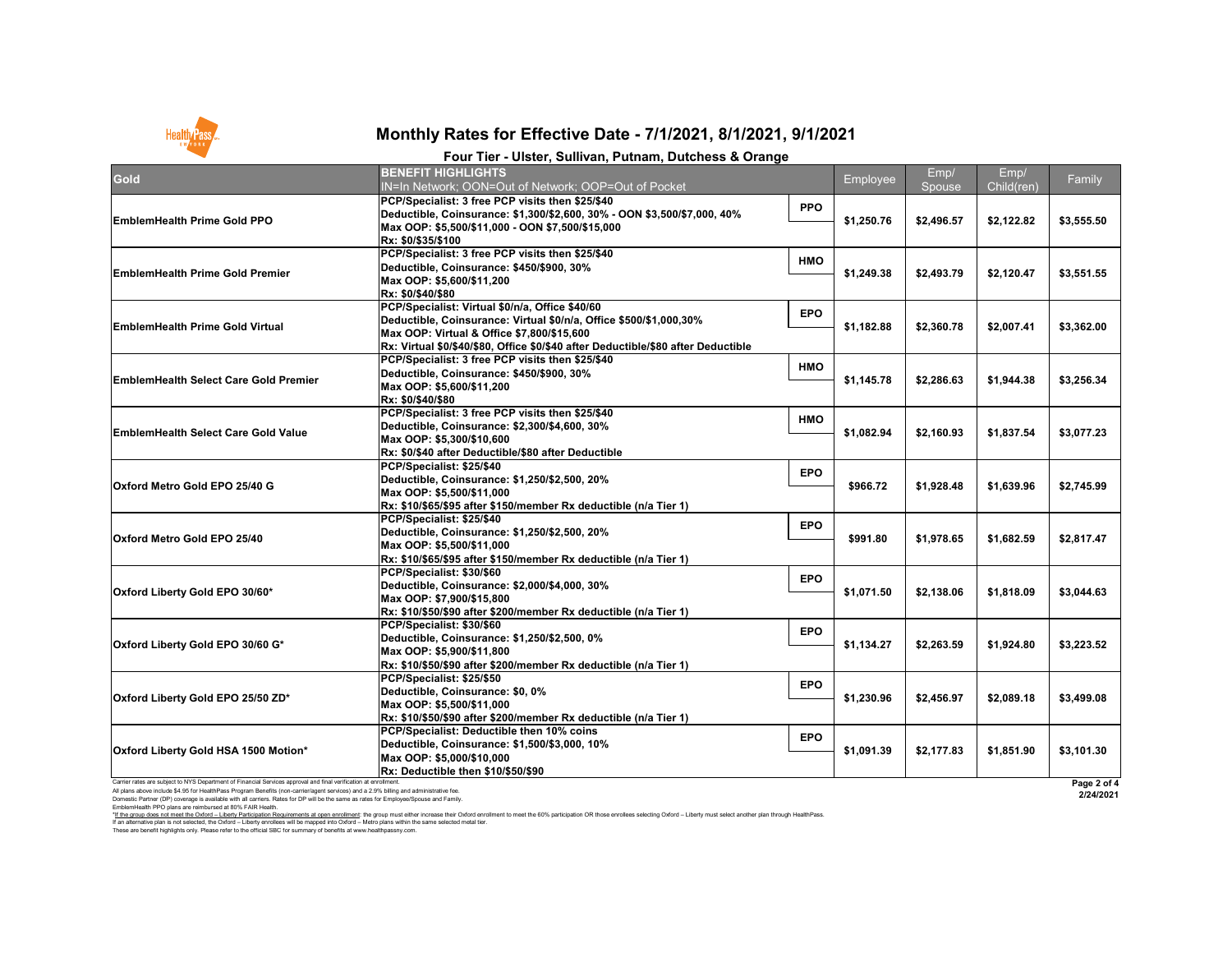Carrier rates are subject to NYS Department of Financial Services approval and final verification at enrollment.

All plans above include \$4.95 for HealthPass Program Benefits (non-carrier/agent services) and a 2.9% billing and administrative fee.

Domestic Partner (DP) coverage is available with all carriers. Rates for DP will be the same as rates for Employee/Spouse and Family. EmblemHealth PPO plans are reimbursed at 80% FAIR Health.

I hese are benefit highlights only. Please refer to the official SBC for summary of benefits at www.healthpassny.com. \*<u>If the group does not meet the Oxford – Liberty Participation Requirements at open enrollment</u>: the group must either increase their Oxford enrollment to meet the 60% participation OR those enrollees selecting Oxford – L If an alternative plan is not selected, the Oxford – Liberty enrollees will be mapped into Oxford – Metro plans within the same selected metal tier.

**Page 3 of 4**



**2/24/2021**

# **Monthly Rates for Effective Date - 7/1/2021, 8/1/2021, 9/1/2021**



## **Four Tier - Ulster, Sullivan, Putnam, Dutchess & Orange**

|                                                | Four Tier - Uister, Sullivan, Putham, Dutchess & Orange                                                                                                                             |            |                 |                       |                           |               |
|------------------------------------------------|-------------------------------------------------------------------------------------------------------------------------------------------------------------------------------------|------------|-----------------|-----------------------|---------------------------|---------------|
| Silver                                         | <b>BENEFIT HIGHLIGHTS</b><br>IN=In Network; OON=Out of Network; OOP=Out of Pocket                                                                                                   |            | <b>Employee</b> | Emp/<br><b>Spouse</b> | Emp/<br><b>Child(ren)</b> | <b>Family</b> |
| <b>EmblemHealth Prime Silver Premier</b>       | PCP/Specialist: 3 free PCP visits then \$35/\$65<br>Deductible, Coinsurance: \$3,600/\$7,200, 40%<br>Max OOP: \$7,800/\$15,600<br>Rx: \$0/\$40/\$80                                 | <b>HMO</b> | \$1,075.21      | \$2,145.46            | \$1,824.39                | \$3,055.17    |
| <b>EmblemHealth Select Care Silver Premier</b> | PCP/Specialist: 3 free PCP visits then \$35/\$65<br>Deductible, Coinsurance: \$3,600/\$7,200, 40%<br>Max OOP: \$7,800/\$15,600<br>Rx: \$0/\$40/\$80                                 | <b>HMO</b> | \$986.67        | \$1,968.38            | \$1,673.86                | \$2,802.84    |
| <b>EmblemHealth Select Care Silver Value</b>   | PCP/Specialist: 3 free PCP visits then \$10/\$55<br>Deductible, Coinsurance: \$6,700/\$13,400, 0%<br>Max OOP: \$6,700/\$13,400<br>Rx: \$0/\$0 after Deductible/\$0 after Deductible | <b>HMO</b> | \$954.55        | \$1,904.14            | \$1,619.27                | \$2,711.29    |
| <b>EmblemHealth Prime Silver HSA</b>           | PCP/Specialist: Deductible then \$30/\$50 copay<br>Deductible, Coinsurance: \$3,000/\$6,000, 40%<br>Max OOP: \$6,000/\$12,000<br><b>Rx: Deductible then \$15/\$45/\$80</b>          | <b>HMO</b> | \$1,030.92      | \$2,056.89            | \$1,749.09                | \$2,928.97    |
| <b>Oxford Metro Silver EPO 30/80 G</b>         | PCP/Specialist: \$30/\$80<br>Deductible, Coinsurance: \$3,500/\$7,000, 30%<br>Max OOP: \$8,550/\$17,100<br>Rx: \$10/\$65/\$95 after \$150/member Rx deductible (n/a Tier 1)         | <b>EPO</b> | \$793.62        | \$1,582.28            | \$1,345.69                | \$2,252.64    |
| <b>Oxford Metro Silver EPO 50/100 ZD</b>       | PCP/Specialist: \$50/\$100<br>Deductible, Coinsurance: \$0, 0%<br>Max OOP: \$8,550/\$17,100<br>Rx: \$10/\$65/\$95 after \$150/member Rx deductible (n/a Tier 1)                     | <b>EPO</b> | \$928.14        | \$1,851.32            | \$1,574.37                | \$2,636.03    |
| <b>Oxford Liberty Silver EPO 25/50 G*</b>      | PCP/Specialist: \$25/\$50<br>Deductible, Coinsurance: \$4,500/\$9,000, 50%<br>Max OOP: \$8,550/\$17,100<br>Rx: \$10/\$50/\$90 after \$200/member Rx deductible (n/a Tier 1)         | <b>EPO</b> | \$919.91        | \$1,834.86            | \$1,560.38                | \$2,612.58    |
| <b>Oxford Liberty Silver EPO 40/70*</b>        | PCP/Specialist: \$40/\$70<br>Deductible, Coinsurance: \$3,000/\$6,000, 35%<br>Max OOP: \$8,550/\$17,100<br>Rx: \$10/\$50/\$90 after \$200/member Rx deductible (n/a Tier 1)         | <b>EPO</b> | \$948.20        | \$1,891.46            | \$1,608.48                | \$2,693.22    |
| <b>Oxford Liberty Silver EPO 50/100 ZD*</b>    | PCP/Specialist: \$50/\$100<br>Deductible, Coinsurance: \$0, 0%<br>Max OOP: \$8,550/\$17,100<br>Rx: \$10/\$65/\$95 after \$150/member Rx deductible (n/a Tier 1)                     | <b>EPO</b> | \$1,074.49      | \$2,144.05            | \$1,823.17                | \$3,053.16    |
| <b>Oxford Liberty Silver HSA 4000 Motion*</b>  | <b>PCP/Specialist: Deductible then 20% coins</b><br>Deductible, Coinsurance: \$4,000/\$8,000, 20%<br>Max OOP: \$6,650/\$13,300<br>Rx: Deductible then \$10/\$50/\$90                | <b>EPO</b> | \$880.41        | \$1,755.87            | \$1,493.23                | \$2,500.01    |